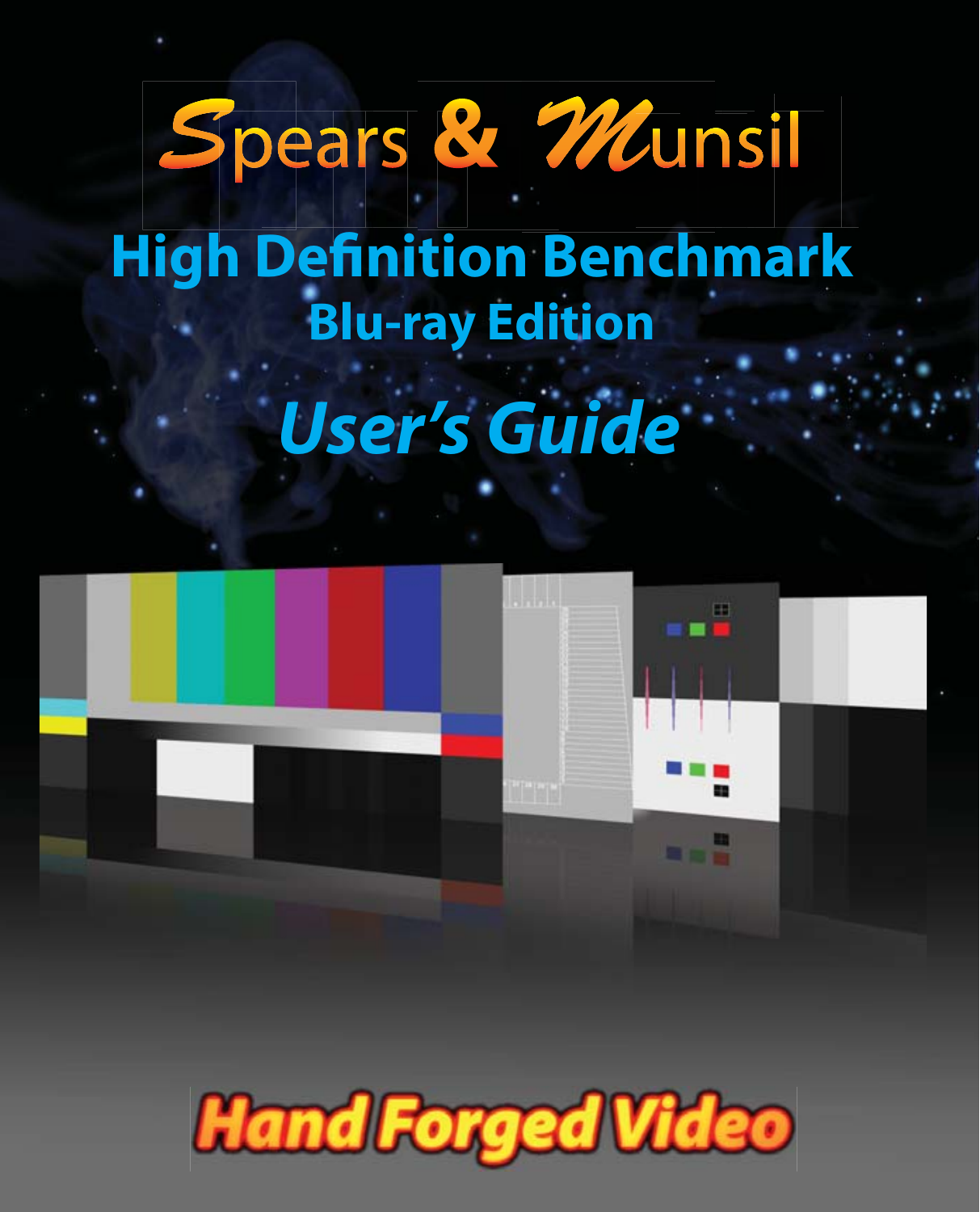#### **Disc Navigation and Help Screen Access**

Use the arrow keys on your remote to navigate the main menu and select a pattern.

- The "Setup & Evaluation" patterns are static patterns for calibrating and evaluating equipment.
- The "Source Adaptive" patterns are to test deinterlacing of film-source material.
- The "Edge Adaptive" patterns are to test deinterlacing of video-source material.

The video clips are available in several codecs and resolutions, selectable in the Setup menu.

Patterns will loop continuously unless the "loop" feature is turned off in the Setup menu.

Remote controls usable while displaying a pattern:

- Up arrow displays the help screen for that pattern.
- Down arrow exits the help screen.
- Right and left arrows move to the next and previous patterns.

#### **Device Setup**

Please refer to the instruction manuals of your Blu-ray Disc player and display device (television or projector) for how to setup each device.

**Player Video Output Resolution** - To evaluate the player, set the output resolution to best match the display's native resolution. To evaluate the display, set the output resolution to "Source Direct" if your player supports it.

**Aspect Ratio** - The disc uses 16:9 aspect ratio.

**Color Space** - To evaluate the player, test all available color spaces. To evaluate the display, set the player to output YCbCr 4:2:2 to avoid extra color space conversion.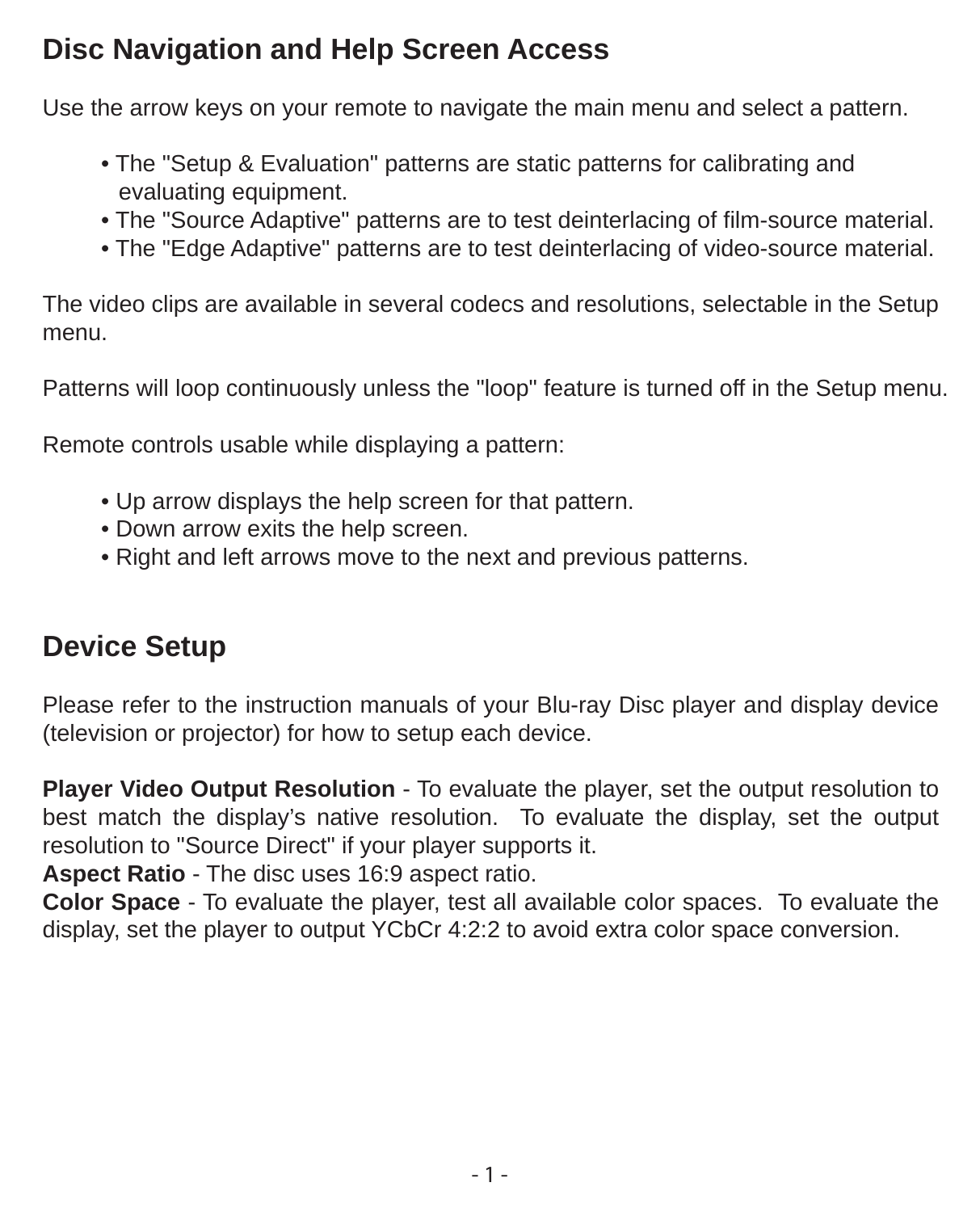#### **Setup and Evaluation Patterns**

**PLUGE Low** - PLUGE stands for Picture Line-Up GEnerator, the name of the device that generated patterns similar to this in the early days of television. It is used to set the black level of the display by adjusting the brightness control. First turn up the brightness until all four bars are visible. Then turn the brightness down until the left two bars disappear and the right two bars are still barely visible. If you cannot see the left two bars even if you turn up the brightness, turn down the brightness until the second bar from the right disappears and the far right bar is barely visible, then raise the brightness one notch.

**PLUGE High** - This is a pattern used to check that the black level looks correct even when there is another bright image on the screen. To set the black level properly, start with the PLUGE Low pattern, then come back to this pattern to verify the black level still looks right.

**Contrast** - This pattern is designed for fine-tuning the settings of the brightness and contrast controls. All of the numbered white bars should be visible and distinct from the surrounding background. The numbered black bars should be distinct from the background starting at bar 17. The ramp that goes from black to white and back should not have an extra-wide center white stripe. The ramp that goes from white to black and back should have a wider black stripe in the center. Both of the center ramps should be smooth and free of visible steps. Note that it may be difficult to see the highest and lowest three or four levels clearly unless you are in a dark room with your eyes fully adjusted to the ambient level.

**Color Bars** - This pattern is designed for setting the color (sometimes called "picture") control on the display. This requires a blue filter or the ability to turn off the red and green channels on the display. Look at the display through the filter or with only the blue channel visible and adjust the color control until all of the blue, white, magenta, and cyan bars look as close as possible in brightness. Most displays will not need much, if any, color adjustment. Note: this is no longer the recommended pattern for setting brightness. The best pattern for initial brightness setting is the "PLUGE Low" pattern.

**HD Color Bars** - This is an alternate color bar pattern designed for modern displays. To set color, look through a blue filter, or put the display in "blue only" mode if available, and adjust the blue, cyan, and magenta bars so they match the brightness of the white bar beneath them. The ramp below the solid white bar should be smooth and free of stairsteps. Note: this is not the recommended pattern for setting brightness. The best pattern for initial brightness setting is the "PLUGE Low" pattern.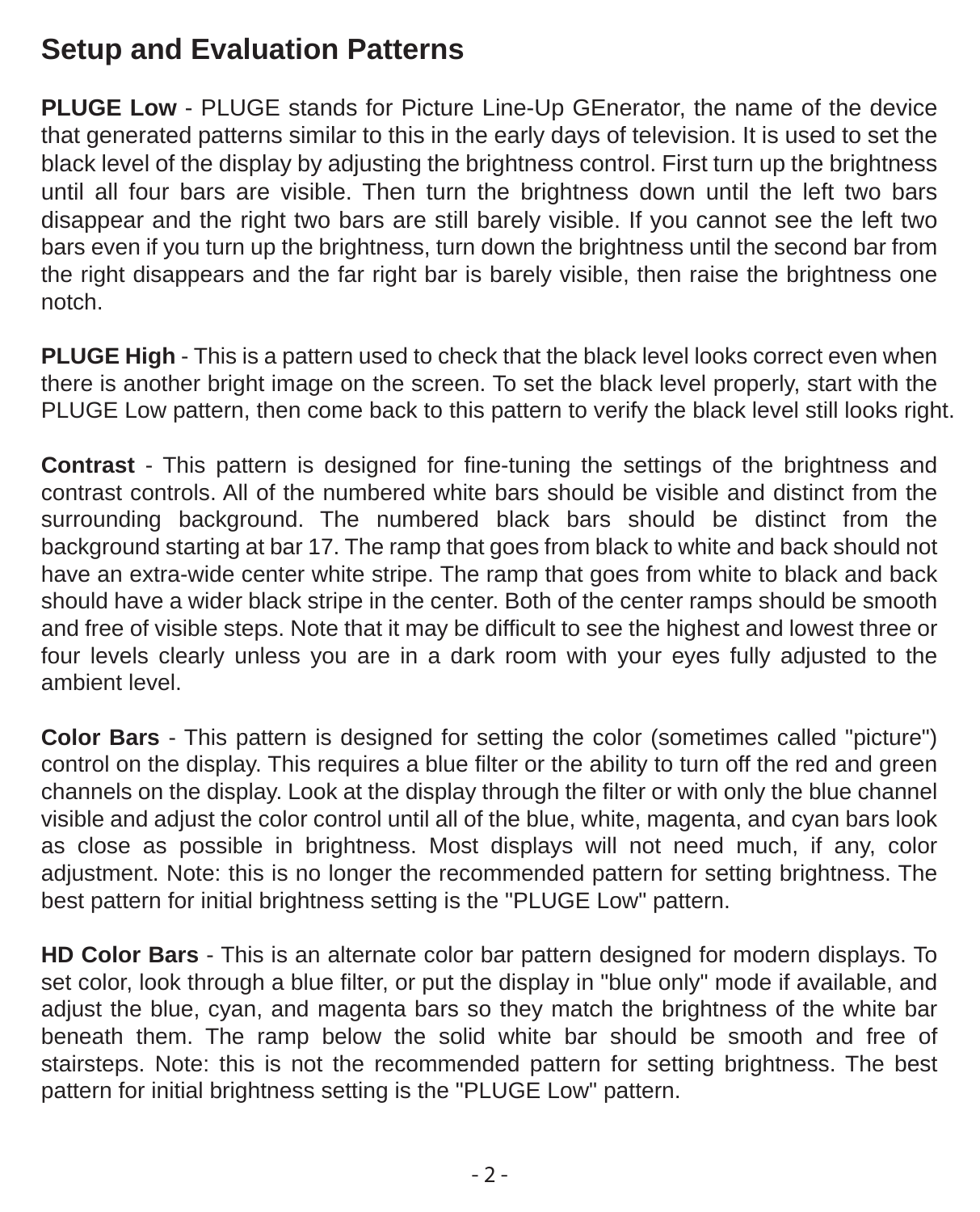**Sharpness** - This pattern is used to check for sharpening artifacts such as ripples near hard edges. The vertical and horizontal lines should have clean, sharp edges with no ghost lines or bright halos next to them. The circles and diagonal lines should be smooth and free of stairstepping. To set the sharpness control on your display, turn it up until you start to see artifacts, then turn it down until the artifacts just disappear.

**Clipping** - This pattern is designed to show clipping of the peaks in both the luma channel and the three RGB display channels. Each pattern has concentric squares that range from the reference level to the peak level for luma (white) and the four color channels. A properly adjusted display should be able to reproduce all of the levels. If the patterns all are solid with no visible steps, the display or player is clipping all levels above reference level. If some of the steps look wider than others, the display or player is clipping some of the levels above reference or merging them into one output level. If either of those occurs, try lowering the contrast control just until all levels are distinct and visible, and all of the steps are the same width.

**Image Cropping** - This pattern is designed to show how much of the image encoded on the disc is visible on screen. It can also be used to center the picture on screen. Look at the top, bottom, left and right for the highest numbered box that is missing the outermost white line near the edge of the screen. That tells you how many pixels are being cropped from that edge. If the outermost line on the box numbered "1" is visible, there is no cropping on that edge. If the outermost line on the box numbered "30" is missing, there is at least 30 pixels of cropping on that edge, and possibly more. If your display has controls that can move the image, move the image up, down, left and right so the amount of cropping is the same on left and right, and the same on top and bottom.

**Chroma Alignment** - This pattern is designed to test alignment of color channels. To check RGB alignment, look closely at the white crosshairs in the center and corners. If you see color fringes or separate colored lines instead of solid white, then the RGB alignment of the display is incorrect, or the lens is introducing chromatic aberration. To check encoded color channels, look at the colored diamond shapes on the top, bottom, and sides. The colored lines should be exactly centered in the thin diamond shapes. If the colored lines are shifted to the left or right then the chroma channels are misaligned with the luma channels. Every element of this pattern should look symmetrical, with the right side matching the left side and the top matching the bottom.

**Dynamic Range High** - This pattern is designed to show whether the display is reproducing all the levels above reference white up to peak white. On a properly adjusted display all the bars except the brightest one should be visible and distinct from the background. If they are not, adjust the contrast control until the brightest bar just barely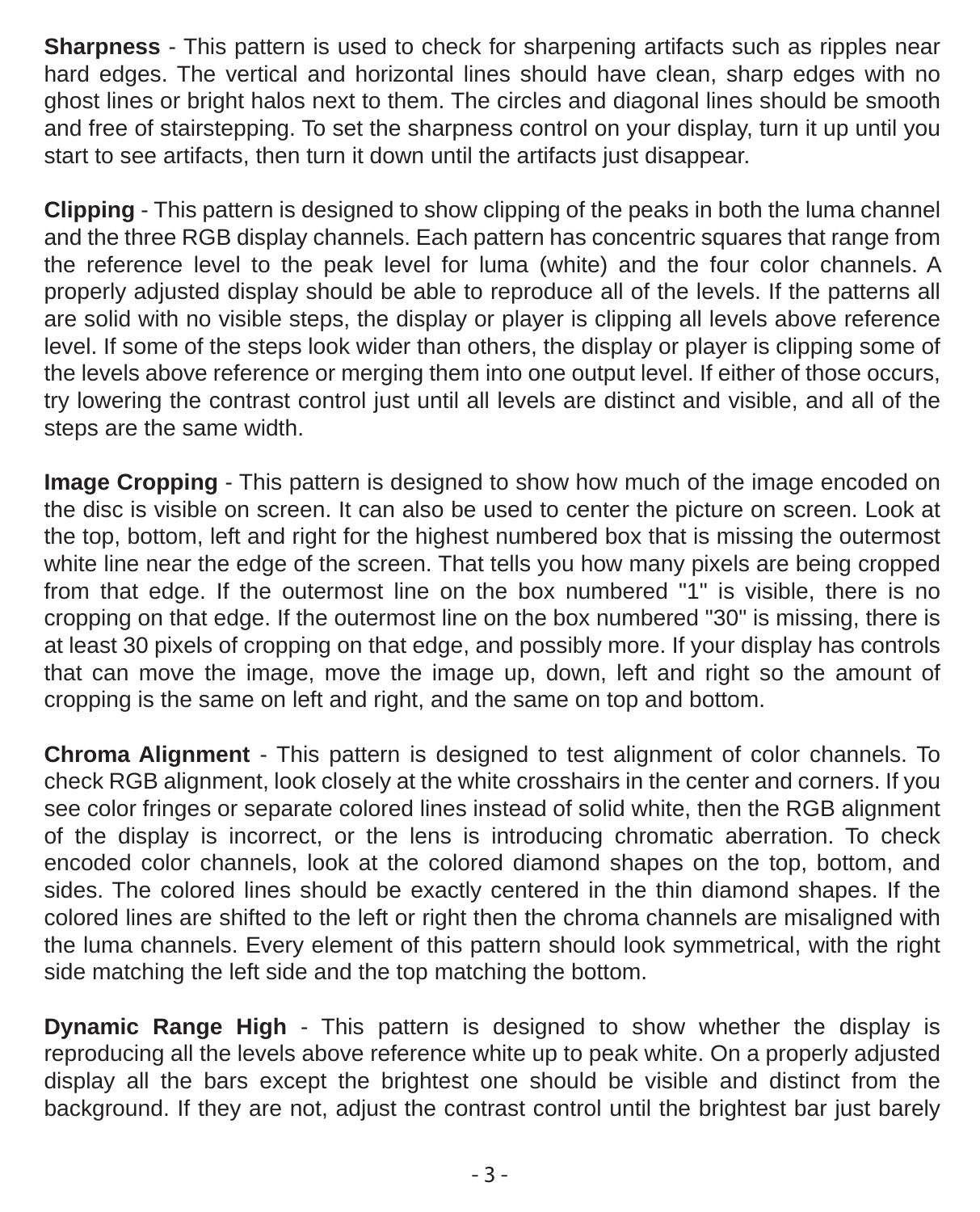fades into the background, or adjust until the second-brightest bar fades into the background, then raise the contrast control one notch.

**Dynamic Range Low** - This pattern allows you to check if all of the range possible in the video signal is being sent to the display. Under normal circumstances, only bars 18 and above should be clearly visible, and possibly just barely bar 17. But if you turn the brightness control up, all of the bars should be visible except possibly the darkest bar at the far left (level 2).

NOTE: Do not adjust the display to show all of the bars, except for testing purposes. Only bars 18 and above should be distinct from the background under normal conditions. Only raise the brightness to check that the lower levels are being sent to the display, then lower the brightness again to the correct level.

**11 Step Crossed Gray Scale** - There are 11 levels from black to white on this chart, and all 11 levels should be clearly visible. The far left and right bars are slightly wider; this is normal. If the borders between the darkest bars aren't visible, raise the brightness control until you can see the difference between them clearly. Then fine-tune the brightness using the "PLUGE Low" pattern. If the borders between the lightest bars aren't visible, lower the contrast control until you can see the difference between them clearly. Then use the clipping pattern to fine-tune the contrast control.

**Luma Multiburst** - This pattern is designed to test the bandwidth of the luma channel. All of the burst patterns should be clear, with the peaks at essentially the same intensity as the stripes on the far left. If the thinnest lines turn gray or are lower in intensity than the rest, then the full resolution of the luma channel is not being reproduced by the display. Note: this is a perfectly normal result for a display that has native resolution lower than 1920x1080.

**Chroma Multiburst** - This pattern is designed to test the bandwidth of the chroma channels. All of the burst patterns should show clear blue and red stripes, with the peaks at essentially the same intensity as the stripes on the far left. If the thinnest lines turn gray or are lower in color intensity than the rest, then the chroma channels are not being reproduced accurately.

**Luma Zone Plate** - This pattern is designed to check overall luma resolution and reproduction. The center of the pattern should be clear, bright, and smooth. No stairstepping should appear on the edges of the concentric circles. The peaks should look rounded and not flat or clipped. On the far left and right side, a small amount of stairstepping is normal, as are faint moiré patterns scattered near the edges, which look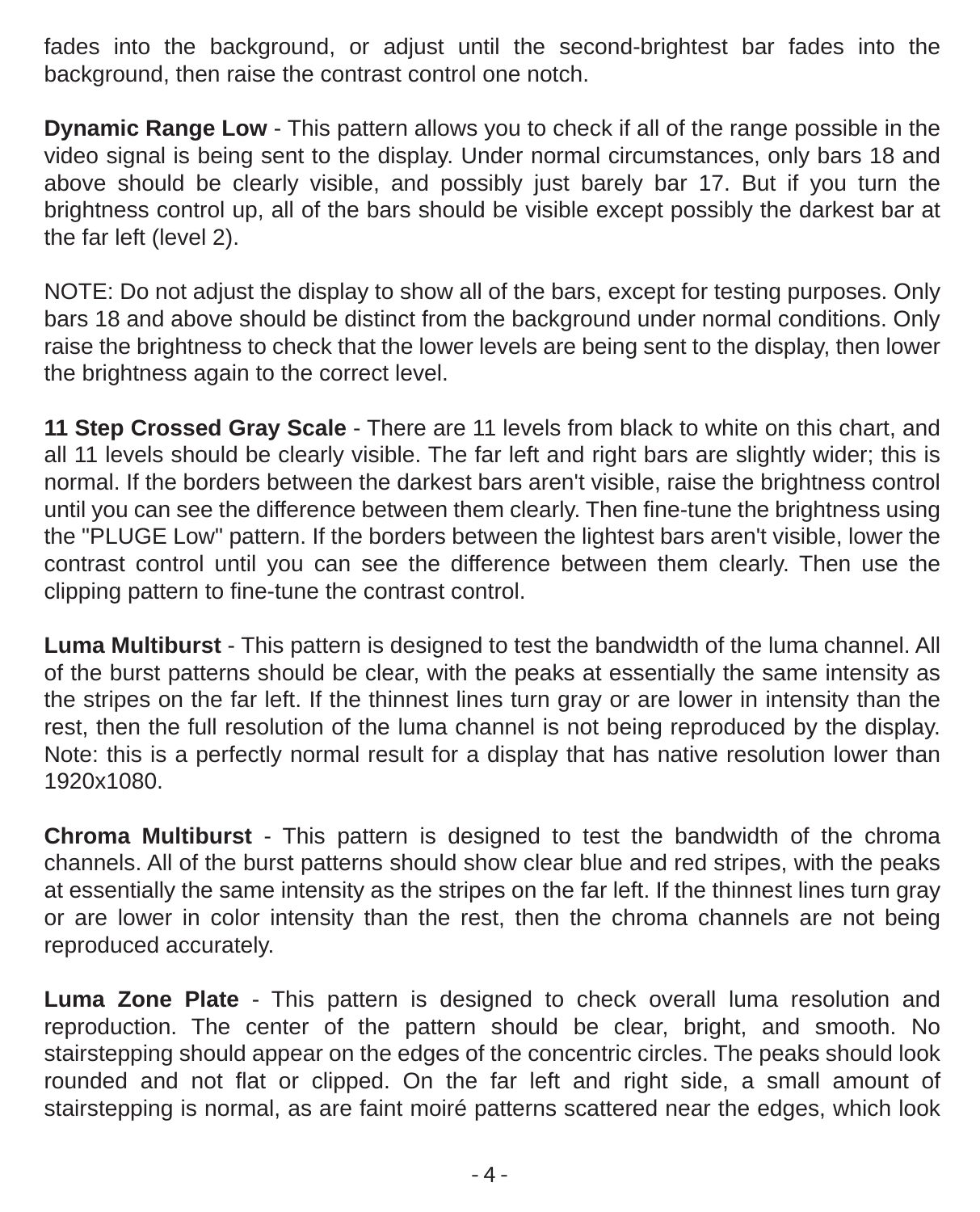like a fainter version of the center of the pattern. The stairstepping at the edges of the pattern should be nearly invisible from your seating position. The edges of the pattern should show detail and should not turn gray. Note: if the resolution of your display is less than 1920x1080, the edges of the pattern will be gray and the moiré will be more pronounced. This is normal.

**Chroma Zone Plate** - This pattern is designed to check overall chroma resolution and reproduction. The center of the pattern should be clear, bright, and smooth. No stairstepping should appear on the edges of the concentric circles. The brightest peaks should look rounded and not flat or clipped. On the far left and right side, a small amount of stairstepping is normal, as is a faint moiré, which looks like a ghost version of the center of the pattern. The moiré should not occupy more than the middle third of the screen, vertically, and the stairstepping at the edges of the pattern should be nearly invisible from your seating position. The brightness and colorfulness of the pattern should be even and consistent all the way out to the edges.

**Chroma Upsampling Error** - This pattern checks whether the MPEG-2, VC-1, or AVC decoder in your player is properly upconverting the chroma channel for progressive 4:2:0 content. Look carefully at the diagonal lines. They should be smooth and free of obvious jaggies, steps, or streaks. If there are horizontal streaks or obvious steps in the diagonals, or the patterns appear to shimmer as the clip plays, the decoder is not correctly upsampling the chroma channel.

**Geometry** - This pattern is designed to facilitate measuring whether the display is distorting the height or width of the picture. Using a tape measure, measure the height and width of the circles and squares. They should be equal. The diagonals in the center should also be equal length.

**Geometry 4x3/16x9 PIP** - These patterns check whether the player is rendering Picture-in-Picture (PIP) with the correct aspect ratio. The circles and squares in the PIP frame should not be distorted. The diagonal lines of the main frame and the PIP frame should be aligned properly.

#### **Source Adaptive Deinterlacing Clips**

#### **Wedge Pattern:**

This clip is designed to check overall deinterlacing performance. As the wedges move, the narrow end of the horizontal wedge should have clear alternating black and white lines rather than blurry or flickering lines. There should be moiré only in the last quarter or less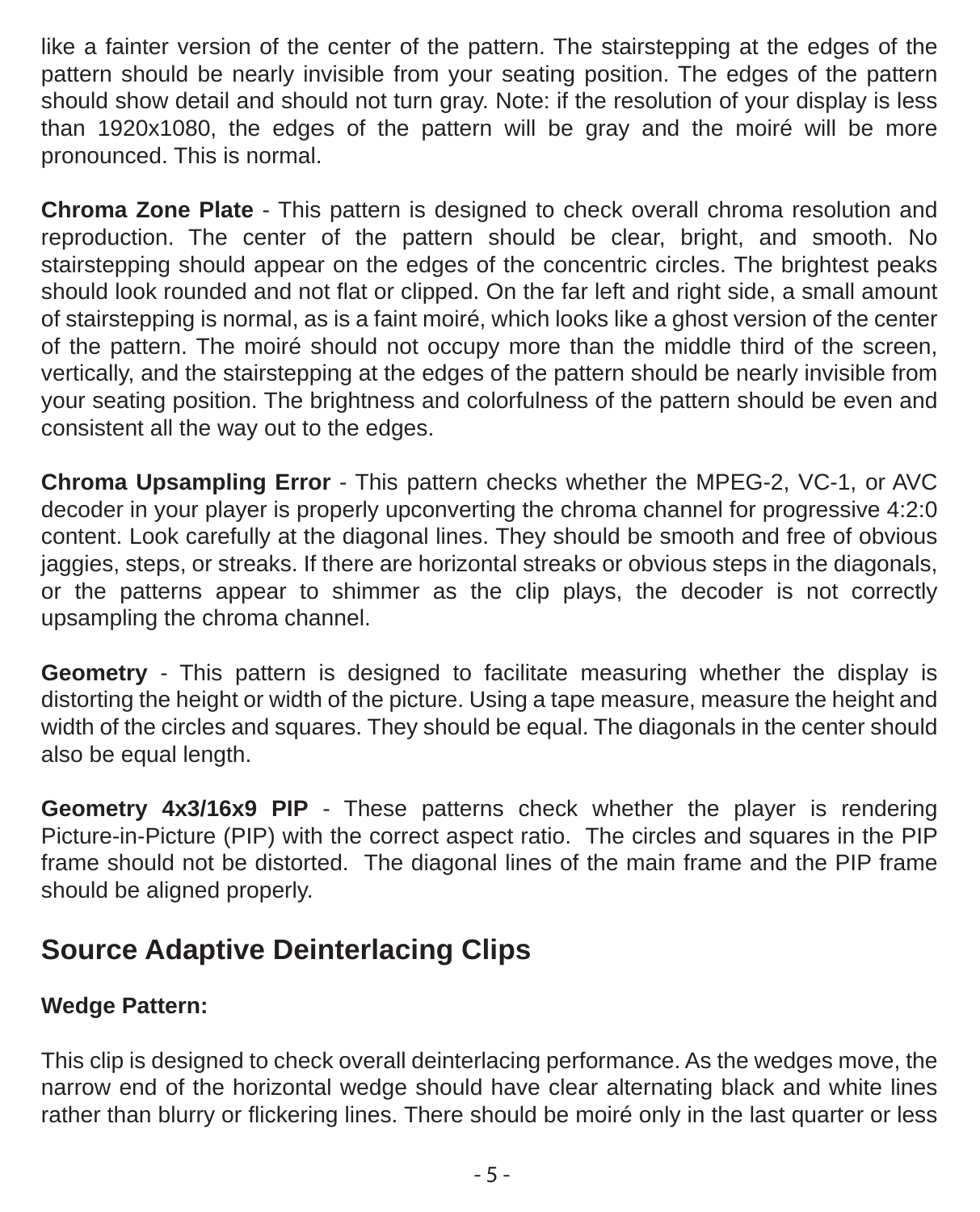of the wedges, just near the tips. The overall brightness of the wedge should be the same across the entire length. Both wedges should remain steady and not flicker for the length of the clip.

#### **Racecar Clip:**

This clip is designed to check overall deinterlacing performance. As the car moves across the screen, the bleachers in the background should be detailed and free of obvious moiré. They should remain steady at all times and not flicker for the entire length of the clip.

#### **Cadence Details:**

**2•2** - The cadence of this clip is 2•2, meaning that there are 2 fields (1 frame) of each image. This is equivalent to 30 frames per second, which is commonly used in computer graphics rendered for video and in some high-speed camera footage.

**2•2•2•4** - The cadence of this clip is 2•2•2•4, which is 2 fields (1 frame) of each of the first three images, then 4 fields (2 frames) of the fourth image, repeating to the end of the clip. This cadence is a less common way of converting 24p film to 60i video, used occasionally for film transfers and on some camcorders that have a "film look" mode.

**2•3•2•3 (PF-T)** - The cadence of this clip is 2•3•2•3, which is 2 fields (1 frame) of the first image, then 3 fields (one frame plus one field) of the next image, repeating to the end of the clip. This cadence is the most common one used for transferring 24p film to 60i video. This version of the clip is encoded using individual progressive frames, which is more commonly used in professional film encoding. This version should produce results identical to the alternate version which uses interlaced frames.

**2•3•2•3** - The cadence of this clip is 2•3•2•3, which is 2 fields (1 frame) of the first image, then 3 fields (1 frame plus 1 field) of the next image, repeating to the end of the clip. This cadence is the most common one used for transferring 24p film to 60i video. This version of the clip is encoded using interlaced fields, which is somewhat less commonly used in professional film encoding. This version should produce results identical to the standard version which uses progressive frames.

**2•3•3•2** - The cadence of this clip is 2•3•3•2, which is 2 fields (1 frame) of the first image, then 3 fields (1 frame plus 1 field) of the next image, then 3 fields of the next, then 2 fields of the next, repeating to the end of the clip. This cadence is used by a few camcorders that have a 24p "film look" mode.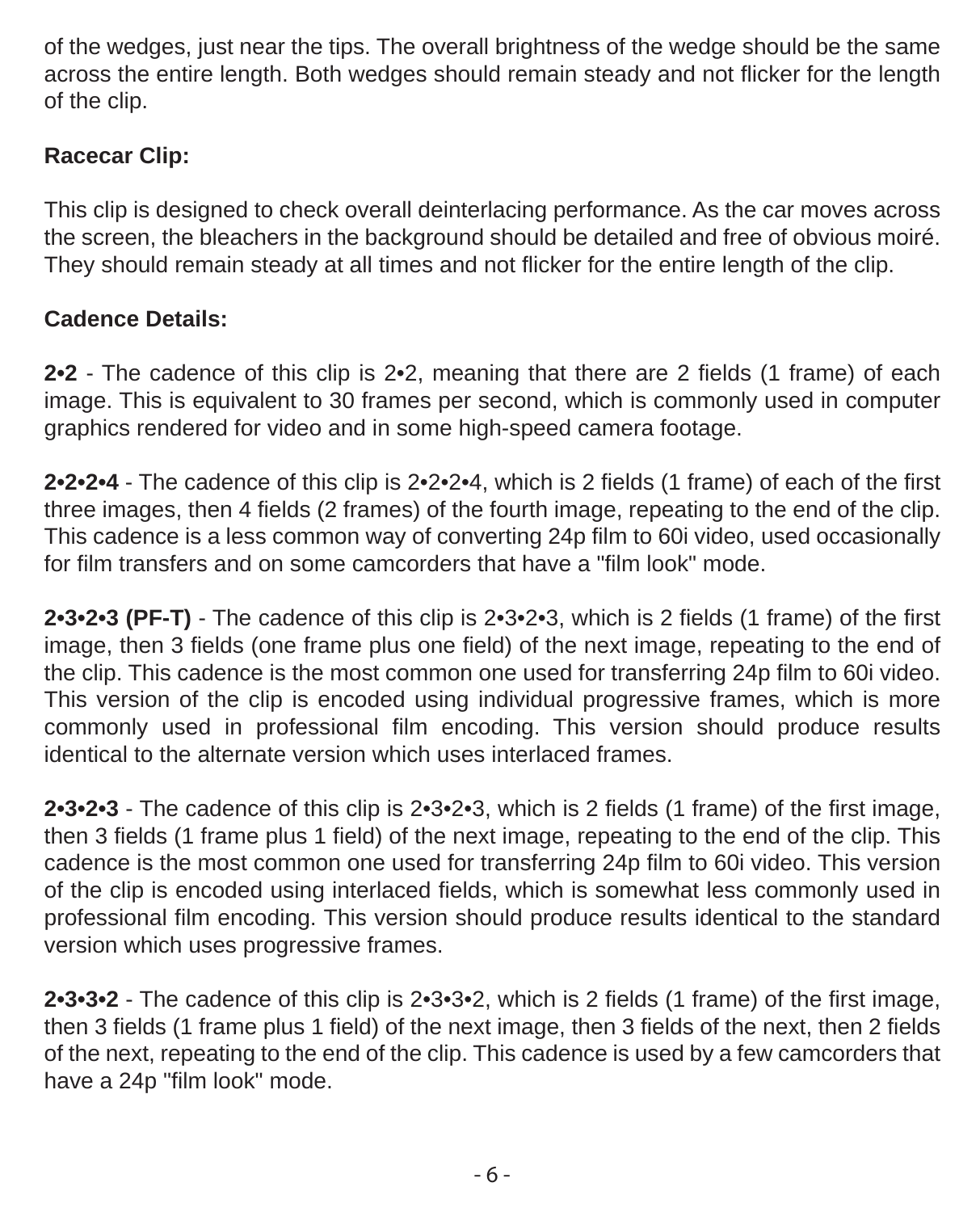**3•2•3•2•2** - The cadence of this clip is 3•2•3•2•2, which is 3 fields (1 frame plus 1 field) of the first image, then 2 fields (1 frame) of the next image, then 3 fields of the next, then 2 fields of the next, then 2 fields of the next, repeating to the end of the clip. This cadence can occur when film is transferred at slightly higher-than-normal speed, usually to condense a film for time.

**5•5** - The cadence of this clip is 5•5, which is 5 fields (2 frames plus 1 field) each image. This cadence is the most common one used when 12 fps animation (often used in TV shows), is transferred to 60i video.

**6•4** - The cadence of this clip is 6•4, which is 6 fields (3 frames) of the first image, then 4 fields (2 frames) of the next image, repeating to the end of the clip. This cadence is a less common pattern used when 12 fps animation (often used in TV shows), is transferred to 60i video.

**8•7•8•7** - The cadence of this clip is 8•7•8•7, which is 8 fields (4 frames) of the first image, then 7 fields (3 frames plus 1 field) of the next image, repeating to the end of the clip. This cadence is most commonly used when 8 fps animation (often used for Japanese anime), is transferred to 60i video.

**24p** - This clip is encoded as true 24 fps progressive, and any cadence used to convert the 24 fps content to the native display rate is being done by the player or display. If your player is outputting 24p video, and your display can display it at 24 fps or a simple multiple of 24 (like 48 or 72 fps), you should see smooth motion with no stuttering or hitching.

**Difficult edits** - This clip is representative of material that was originally shot on film, but edited on video. Within each section, the 2•3 pulldown cadence is perfect, but just before and/or just after every other edit, the pattern is slightly different. All film frames have been encoded with at least 2 fields, so a good deinterlacer should be able to reconstruct each original film frame and stay in film mode at each edit. The image should retain all its resolution and not show any moiré or artifacts.

**Time-adjusted** - This clip was originally transferred using standard 2•3•2•3 cadence, then sped up by a small amount by dropping a field every half-second or so. This causes the cadence to "break" regularly. A good deinterlacer should play the clip in film mode with no flickering, and it should look essentially identical to the 2•3•2•3 cadence clips.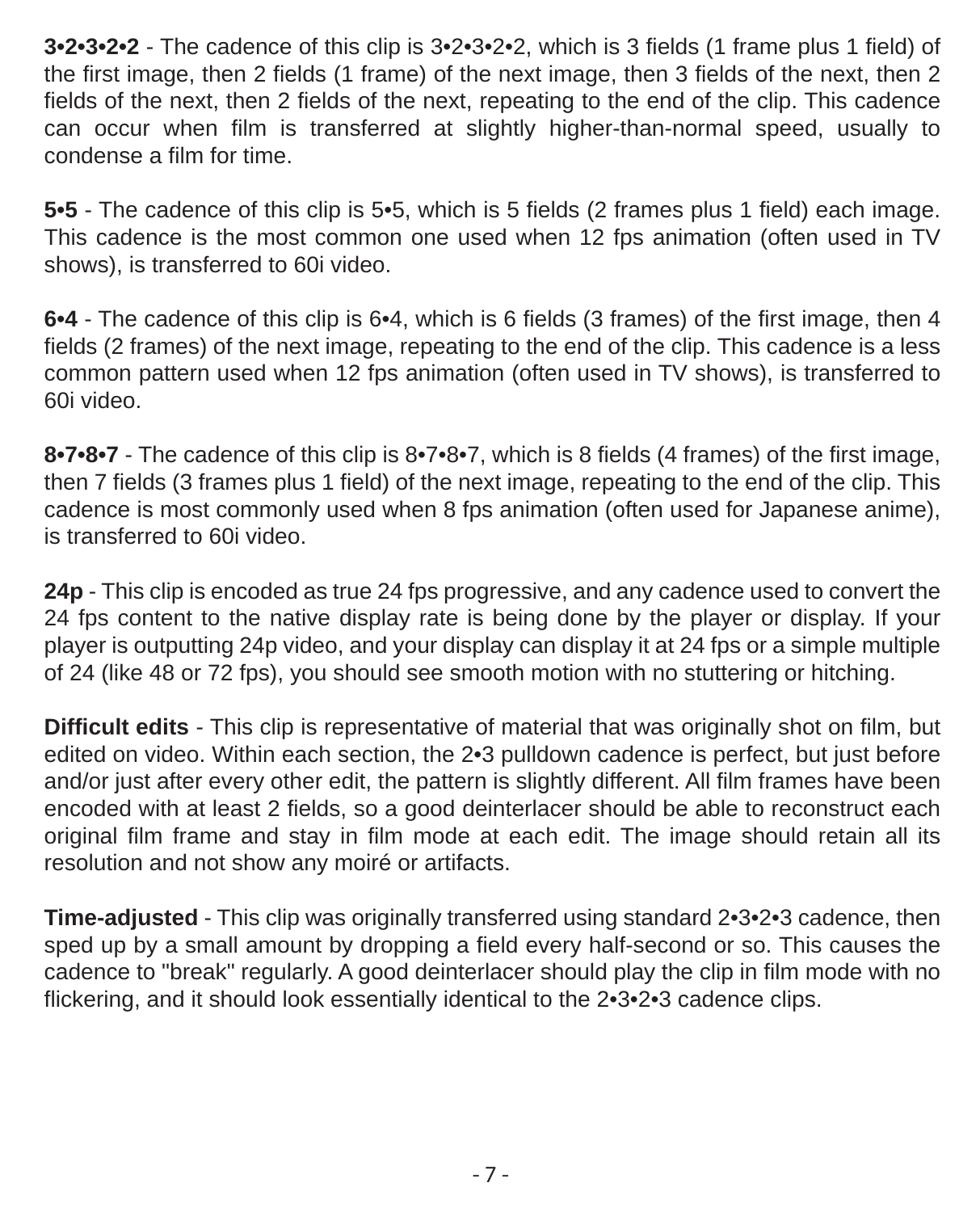#### **Edge Adaptive Deinterlacing Clips**

**Jaggies** - This clip is designed to evaluate the player or display's ability to deinterlace true video content without distracting jagged stairstep patterns on edges. Look at the diagonal edges of the bar as it rotates. They should look clean and not obviously jagged. In addition, the alternating black and white lines should stay solid and not flicker or turn solid white, black, or gray. There may be thin gray or black borders next to the solid white line where it passes through the alternating black and white horizontal lines. Different deinterlacers will have slightly different results on this test. The two samples shown here represent the extremes from best to worst.

**Bridge** - This clip is designed to evaluate the player or display's ability to deinterlace true video content without distracting jagged stairstep patterns on edges. Look at the diagonals on the bridge cables. They should be smooth and solid, and not look like stairsteps or a dashed line. The diagonals on the flag should be smooth and not stairstepped.

**Hockey** - This clip is designed to evaluate the player or display's ability to deinterlace true video content without distracting jagged stairstep patterns on edges. Look at the diagonal edges of the top of the glass in the foreground, the lines on the ice, and the edge of the rink in the background. They should be smooth and not jagged or stairstepped.

**Ropes** - This clip is designed to evaluate the player or display's ability to deinterlace true video content without distracting jagged stairstep patterns on edges. Look at the thin ropes, especially the ones that are nearly horizontal. They should be smooth and solid looking, not jagged, stairstepped, or broken into small segments.

**Ship** - This clip is designed to evaluate the player or display's ability to deinterlace true video content without distracting jagged stairstep patterns on edges. Look at the thin ropes that crisscross the ship, especially the ones that are close to horizontal, and the yellow trim on the side of the ship. They should be smooth and solid looking, not jagged, stairstepped, or broken into small segments.

**Mixed Film & Video** - This clip is designed to test the ability of the deinterlacer to handle a composite image with two different cadences overlaid on each other. In this case, a film-cadence clip has scrolling text over it that is interlaced. A good deinterlacer will recognize that the text is video encoded and stay in video mode. A bad deinterlacer will lock on to the cadence of the main video and cause the text to comb badly.